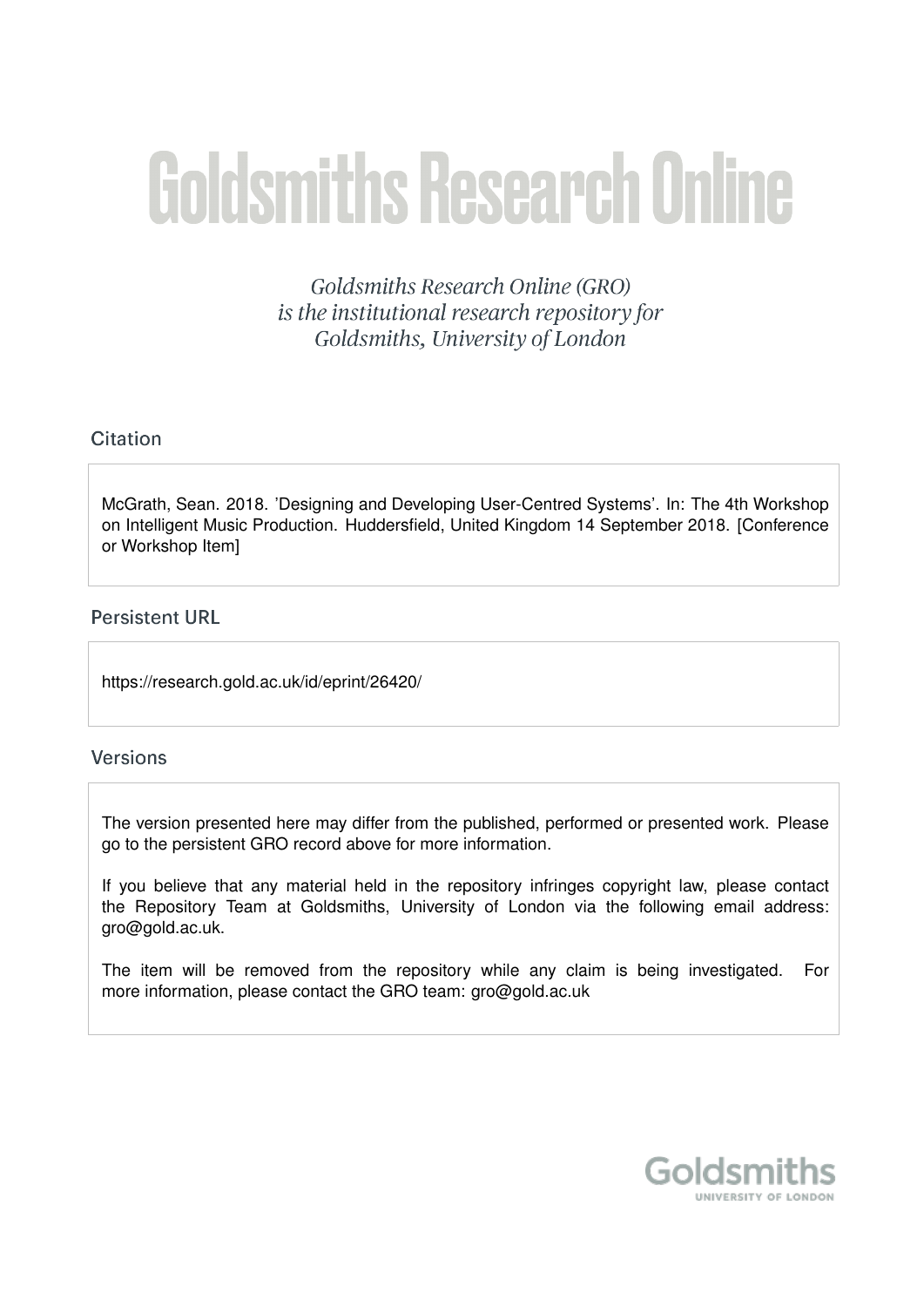# DESIGNING AND DEVELOPING USER-CENTRED SYSTEMS

*Sean McGrath*

iSchool, Department of Languages, Information and Communication Manchester Metropolitan University Manchester, UK.

s.mcgrath@mmu.ac.uk

# ABSTRACT

Our work explores the implications for the design, development and deployment of interactive music production tools through the lens of user experience design. We offer a toolkit for those interested in building human-centred software within the audio production and performance space. The work is enabled through identification of key concerns and challenges for designing software that is both usable and useful - through the exploration of in the wild engagements. We explore the rich context of music making in-situ, highlighting the roles, features and complexities of making music in a modular, disparate and often non-linear way. The work identifies three key roles within the space and discuss the interplay between said roles. The work relates these roles to key agendas within the music production process, discussing how agendas and tools to support said agendas must change over time, supporting not only stereotypical production practice but fringe cases on the periphery of what we consider to be traditional practice. The culimation of the work proposes an updated set of heuristics, loosely based on those proposed by Jakob Nielsen and Donald Norman. The proposed design implications relate specifically to music making activities and offer a framework to produce more usable, accessible and aesthetically pleasant digital technologies in supporting production and performance.

#### 1. USER EXPERIENCE DESIGN

#### 1.1. Exploring Complexity

We recognise that complexity exists within the given context of music making [1]. However, we propose that through careful design and development, technology can craft user experiences which manage this complexity and prevent technology from becoming complicated. If we take traditional instruments as an example, they afford a multitude of opportunities while limiting technical scope. This limitation may be a physical one for example in the properties of a percussion instrument or may exist in the musical form of limitations of key, tonality, mode and such. These constraints by proxy afford creative opportunities wherein the technical usage (ie playing) manifests as a creative endeavour. In this sense the activity does not necessarily constitute a prescribed workflow. When we compare these traditional systems to modern digital audio workstations, the embedded

creative practices albeit fundamentally different, remain a creative challenge. Efforts such as mixing, balancing and equalising are examples of activities which require both implicit technical knowledge and explication of techniques to afford the manifestation of these skills in an end product such as a well-balanced mix. While a workflow may exist in this process that would be loosely similar to an individial taking part in deliberate practice of an instrument, there are still creative decisions to be made. In practice this might involve exploring a new technique such as double thumbing a bass guitar or a pinch harmonic on an electric guitar. Similarly, engineers engage in these sorts of creative practices on a daily basis, exploring new and interesting methods of interaction. In this sense we must explore similar questions to those proposed to luthiers, ie how do we design pleasant experiences?

#### 1.2. Finding a Balance

In exploring user-centred design through the lens of music technology we can look at previous examples of work in how they have encapsulated these issues. The work by McGrath et al [2,3] provides a good foundation in understanding some of the challenges that are present in music making environments, from on the road musicians to social music making and contemporary grime production. This work explores the complexity of human-computer interaction through the identification of dynamically adaptive workflows and explores the manifestation of practices associated with a complex and evolving method of production. This is not to say that the commercial interests of DAW producers is invalidated, nor that the enhanced functionality within these settings lacks utility. Our work aims to explore a holistic approach in appreciating the complex and evolving needs of users against an ever changing landscape. In essence the work can be likened to offering a painter an unlimited choice of canvas, palette and techniques. The tools offered are very effective and there is at least one appropriate tool for each task in the settings explored. With that said, we shift back to the perspective of complexity vs complicated and try to envisage a holistic solution that would fall in line with traditional usability goals, that is to be effective, efficient and enjoyable to use. Are these goals tangible in any given setting or are the goals at odds with one another in the setting of music production?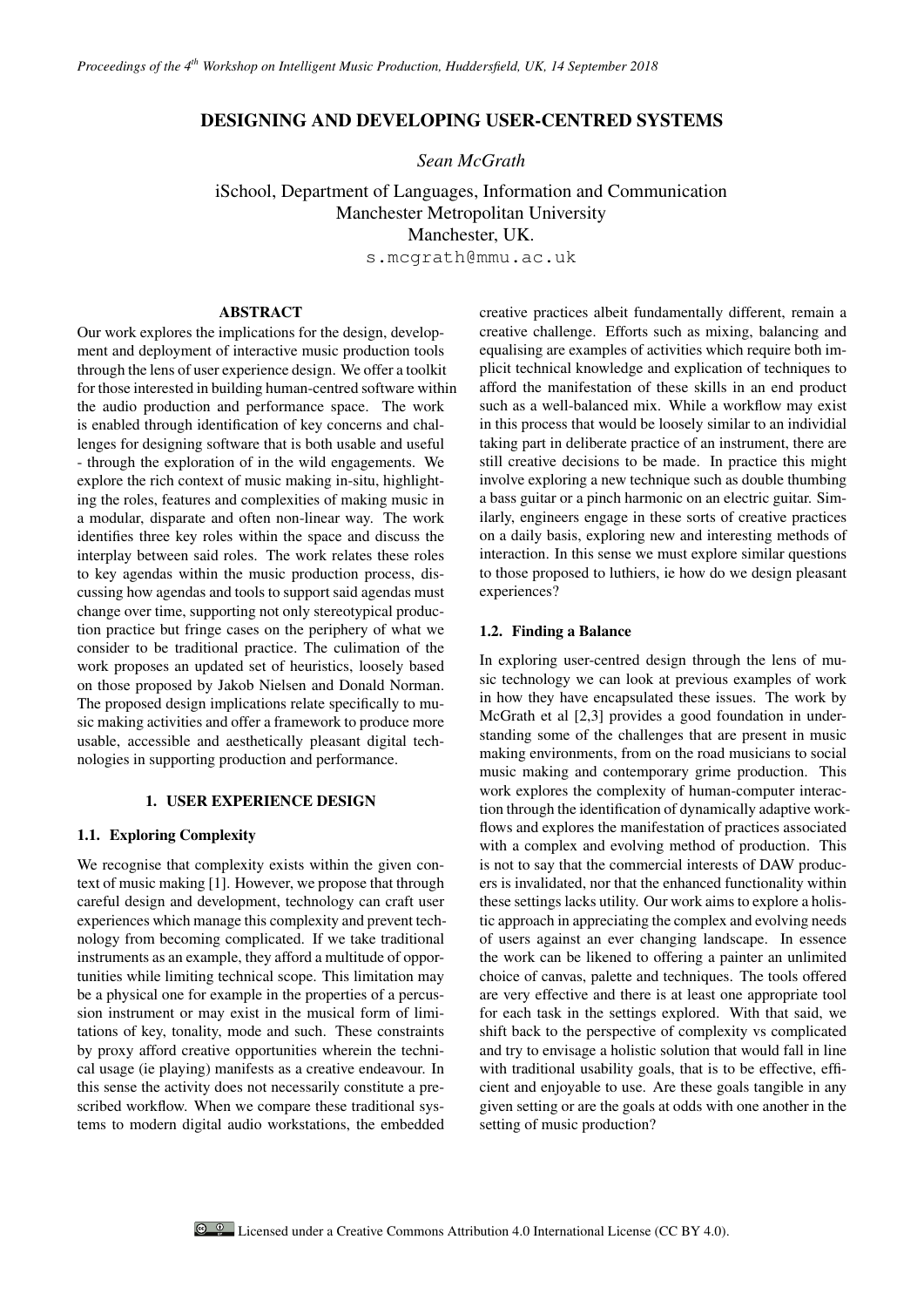## 2. DESIGN PATTERNS

While there is clearly a mismatch between the functional, creative, aesthetic and workflow oriented goals of users in this setting, we have to explore strategies which allow these intentions to be mitigated against one another. For instance, when exploring aesthetics through new and interesting designs, we lose out on the functional goals of effectiveness in efficiency by changing the flow and interactions between human and machine. If we were to propose this new design as an analogy to a new concept of an instrument, we would likely take some inspiration from an array of existing options [4]. Most instruments fall into defined categories e.g. string or wind instruments and all instruments fall into the realm of being capable of producing sound in one form or another. Whichever design we choose in this setting is likely to offset issues and create problems for specific groups of users. The size of the instrument in relation to the performer for instance may begin to create issues. How then can we begin to explore the DAW as a functional, aesthetic, workflow oriented tool without losing the flavour of what it means to be creative? We do not necessarily assume in this instance that creativity is about exploring opportunities for innovation, but instead as a means to offer a contextual limitation in order to provoke creativity within a user or use case. In reference to our previous analogy, the thought of an instrument in being creative is proposterous. However, when we see the instrument as a tool with limited range, interaction modes and methodologies, these limitations inspire creativity through exploration and play. However, an instrument does not simply exist as a tool to promote creativity. It also serves a functional purpose with individual characteristics such as tone, warmth, ambience etc. If we were to compare acoustic guitars, their functionality remains similar though the user experience of engaging with said instrument for an intended purpose differs vastly.

## 3. DEFINING USERS AND USE CASES

Through a series of workshops we were able to elicit a multitude of goals, intentions and usage. These are defined as follows:

#### Performer

- The performer is defined as a musical individual, where they may or may not have technological knowledge about the systems they are using.
- The performer is described as someone who has an intimate understanding of the music they write and perform.
- The performer has particular goals in either live performance (playing,) composition or to communicate with other members of the overall system.

• Other members that they may wish to communicate with include performers, producers or agents. In some instances, the performer and producer can be the same individual or group and are not mutually exclusive.

#### Producer

- The producer is defined as someone who works with technology, in some instances exclusively.
- Musical knowledge is not imperative for this role, but the producer must have a thorough working knowledge of how digital audio workstations can be used.
- Here the focus is on taking input from performers and agents and working on a compromised version of a solution that matches the requirements of both agents and performers.
- Live producers and sound engineers are also included in this definition.

#### Agent

- The agent is described as any user which does not directly contribute to the production or performance element of music, but has a supporting role in the process.
- Here, the agent may be defined as a representative from a recording label, the management of a band or an external stakeholder such as a financer or even a fan.
- The agent relies on technology for more general usage scenarios such as communication, time management, planning and project scheduling.

## 4. ADAPTIVE ROLES

In understanding and appreciating the complexity of these systems, we now have a framework by which to identify both users and use cases. In some instances, individuals may fall into none, one or all of these categories. In this case, we can explore each working setting and backpropagate through both design and evaluation in exploring these contexts through newly defined roles. For instance, when we are building a system to support songwriting, the performer is the core user designed for within this setting. This is not to say that we can ignore the role of the producer in bringing these visions to reality or in the role of the agent in financing or supporting the product. Indeed there are a number of contextual focus points and agendas at play [5,6,7]. In the single use case of the performer, we may identify design goals for our system which utilise flow, emerging patterns in interaction and encouragement of creativity. These goals however may be at odd with the workflow of the overall